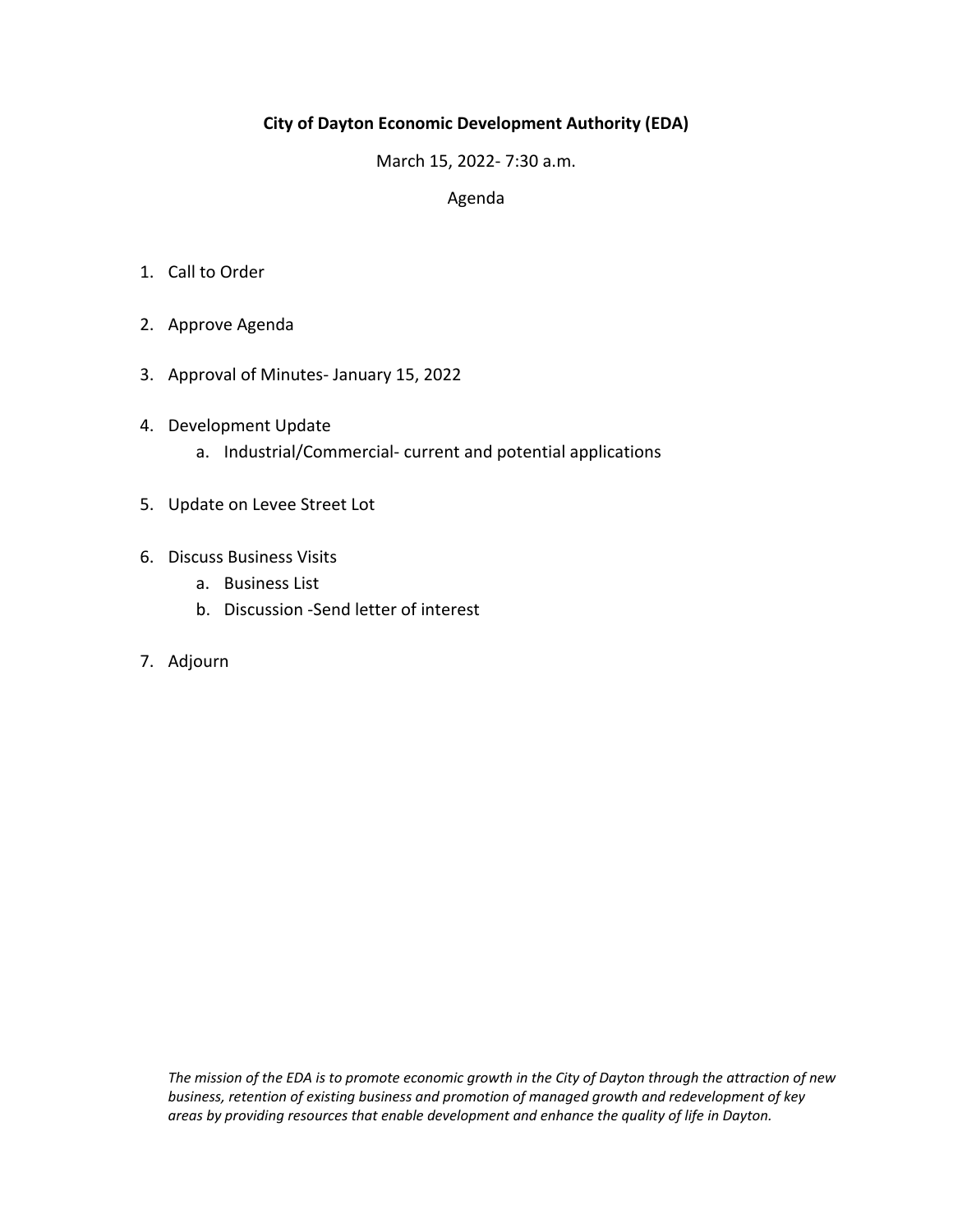### MINUTES OF THE FEBRUARY 15, 2022 ECONOMIC DEVELOPMENT AUTHORITY MEETING JOINT MEETING WITH CITY COUNCIL

Chair Huttner called the February 15, 2021 EDA to order at 7:30 AM.

#### **Roll Call**

Present: EDA members Huttner, Bernens, Berge, Salonek, Absent: Gustafson Also, in attendance: Tina Goodroad, City Administrator/Development Director

### **Approval of the Agenda**

Motion to approve the agenda by Salonek seconded by Berge, all ayes. Motion Passed.

### **Approval of EDA Minutes from January 18, 2021**

Motion to approve the minutes by Salonek seconded by Berge all ayes; the motion passed.

## **AGENDA ITEMS**

### **Proposal for EDA Strategic Plan**

Jason Aarsvold from Ehlers provided a proposal to work with the EDA to develop a strategic plan as we discussed during our meeting in January. The process will involve the EDA in all phases to develop a plan for future projects and efforts the EDA will lead.

Huttner questioned the hourly rate. Goodroad explained that Ehlers is providing a discount of their hourly rate to do this work as Dayton is a client.

Salonek believes tackling the city owned property would be a good achievement for the EDA and we may not need this plan, does not see the benefit.

Berge believes this study would be important to help organize for the future activities of the EDA.

Motion by Berge to accept Elhers proposal to create strategic plan for fee of \$14,840 seconded by Huttner; all ayes.

## **City Owned property-**

Goodroad provided a map of the parcels owned outright or by tax forfeit for discussion. EDA also discussed the property near the interchange. Discussed RFP options for the different sites. Bernes believes the RFP approach is good for city owned property. Make residents, neighbors aware the property is available. Discussed for the Levee Street lot not limiting to owner occupied. Have a sunset date for the construction.

Staff will start the process to get the property removed from tax forfeit status.

Discuss remaining lots in the village that the city owns warrants additional discussion before sold.

Motion by Salonek to start process the release the Levee Street lot from tax forfeiture and sell the property via an RFP process; seconded by Bernens, all ayes.